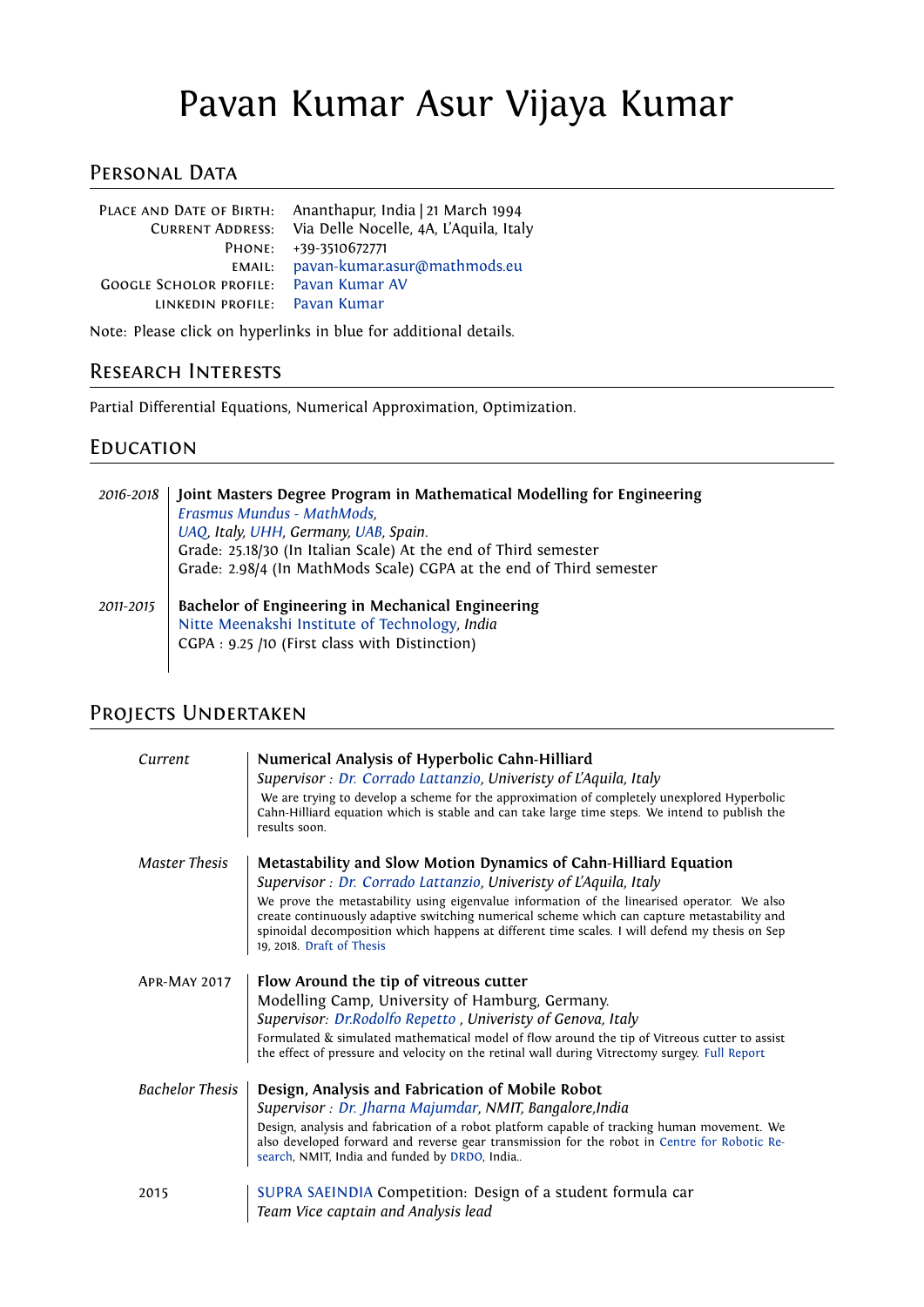|           | suspension and coupled field analysis of brake disc.                                                                                                                                                                                                                                         |  |
|-----------|----------------------------------------------------------------------------------------------------------------------------------------------------------------------------------------------------------------------------------------------------------------------------------------------|--|
| 2012-2014 | <b>STUDSAT-2</b>                                                                                                                                                                                                                                                                             |  |
|           | The India's first twin nano satellites developed by consortium of 7 universities under "Indian<br>Space research Organisation (ISRO). We developed a mathematical model for the movement of<br>satellite around earth which can be used for thermal modelling of the satellite. Short Report |  |
| 2014-2015 | Electrical power generation using Speed breakers                                                                                                                                                                                                                                             |  |
|           | The Concept was accepted by Innovation and Entrepreneurship Development Cell (IEDC) and<br>was funded to develop prototype which was later successfully submitted to IEDC.                                                                                                                   |  |

FE-Analysis and design of experiments for uprights, wheel hub, bell crank and rocker, A-arms of

### Work Experience

*Dec'15 - Aug'16 Technical Manager, [Winson Global Tech,](http://winsunglobaltech.com/) Bangalore, India* Taught a course 'Basic Course in ANSYS' (40 hours) at [kshipra simulation,](http://kshiprasimulations.com/basic-course/) India.

#### **PUBLICATIONS**

#### **Peer-Reviewed Journals**

- Suraj. R, [Pavan Kumar AV], Varun S kumar, Nikhil Manjunath Presented a paper on *['Design Opti](http://proceedings.asmedigitalcollection.asme.org/proceeding.aspx?articleid=2602655)[misation and Life estimation of Split Hub Geometry of FSAE Car'](http://proceedings.asmedigitalcollection.asme.org/proceeding.aspx?articleid=2602655) in ASME, Volume 9: Mechanics of Solids, Structures and Fluids, DOI: 10.1115/IMECE2016-66981.*
- [Pavan Kumar Av], Suraj R, Puneet Kumar, H S Shiva Prasad Presented a paper on *['Parametric opti](https://www.springerprofessional.de/parametric-optimization-of-fsae-restrictor-for-random-vibrationa/10711604)[mization of FSAE Restrictor for Random Vibrational Analysis'](https://www.springerprofessional.de/parametric-optimization-of-fsae-restrictor-for-random-vibrationa/10711604) published in Innovative Design and Development Practices in Aerospace and Automotive Engineering, Springer, Singapore*, DOI:10.1007/978-981-10-1771- 1\_28
- Suraj. R, [Pavan Kumar Av], Abhilash PK, Dr kiran Aithal Presented a paper on *['Optimisation technique](https://link.springer.com/chapter/10.1007/978-981-10-1771-1_37) [applied for method of evaluation of a controllable factor of FSAE car chassis'](https://link.springer.com/chapter/10.1007/978-981-10-1771-1_37) published in Innovative Design and Development Practices in Aerospace and Automotive Engineering, Springer, Singapore*, DOI:10.1007/978-981-10-1771-1\_37.
- [Pavan Kumar Av], Dr Nilotpal Banerjee, Yeshodhara B, Vinayaka N, Lokesh BS Presented a paper on *['Effective Optimisation Technique using Bivariate Interpolation Methods'](https://seekdl.org/conferences/paper/details/Effective-Optimisation-Technique-Using-Bivariate-Interpolation-Methods) in Procedings of MAPT-2015 conference*, DOI: 10.15224/ 978-1-63248-059-0-63.

#### **Conference Talks**

- "Electrical Power Generation using a Speed Breaker Approach", IEEE Humanitarian Technology Conference-2014 (Student paper contest, second best paper award), Chennai, India.
- "Effective Optimisation Technique using Bivariate Interpolation Methods", 3rd Interntional Conference on "Advances in Mechanical, Aeronautical and Production Techniques"(MAPT-2015), Kualalumpur, Malaysia.
- "IC Engine Powered Forward and reverse transmission for all Terrain Vehicles" in International Conference on Mechanical and Production Engineering, IMCPE-Pune, India.
- ["Optimisation of suspension characteristics of a pushrod actuated suspension system of an FSAE](http://ijmas.iraj.in/paper_detail.php?paper_id=3900&name=Optimization_Of_Suspension_Characteristic_Of_A_Pushrod_Actuated_Suspension_System_Of_An_FSAE_Car) [car"](http://ijmas.iraj.in/paper_detail.php?paper_id=3900&name=Optimization_Of_Suspension_Characteristic_Of_A_Pushrod_Actuated_Suspension_System_Of_An_FSAE_Car) in 9th International Academics Conference on Engineering Technology and Innovations (IACETI-2015) in Bangkok, Thailand, and received **excellent paper award**.